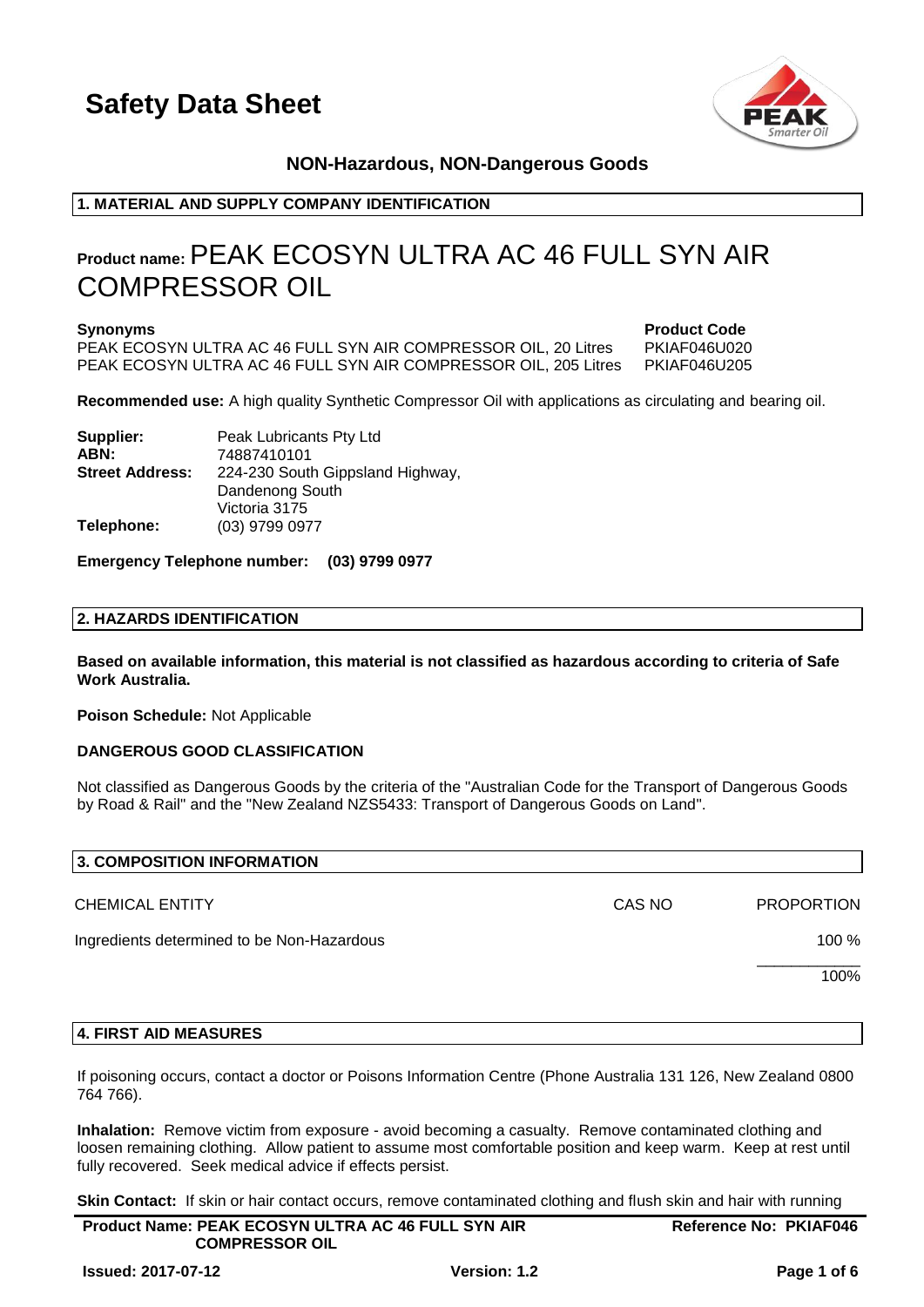

water. If swelling, redness, blistering or irritation occurs seek medical assistance.

**Eye contact:** If in eyes wash out immediately with water. In all cases of eye contamination it is a sensible precaution to seek medical advice.

**Ingestion:** Rinse mouth with water. If swallowed, do NOT induce vomiting. Give a glass of water to drink. Never give anything by the mouth to an unconscious patient. If vomiting occurs give further water. Seek medical advice.

**PPE for First Aiders:** Wear safety shoes, overalls, gloves, safety glasses. Available information suggests that gloves made from should be suitable for intermittent contact. However, due to variations in glove construction and local conditions, the user should make a final assessment. Always wash hands before smoking, eating, drinking or using the toilet. Wash contaminated clothing and other protective equipment before storing or reusing.

**Notes to physician:** Treat symptomatically.

### **5. FIRE FIGHTING MEASURES**

**Hazchem Code:** Not applicable.

**Suitable extinguishing media:** If material is involved in a fire use water fog (or if unavailable fine water spray), alcohol resistant foam, standard foam, dry agent (carbon dioxide, dry chemical powder).

**Specific hazards:** Non-combustible material.

**Fire fighting further advice:** Not combustible, however following evaporation of aqueous component residual material can burn if ignited.

### **6. ACCIDENTAL RELEASE MEASURES**

### **SMALL SPILLS**

Wear protective equipment to prevent skin and eye contamination. Avoid inhalation of vapours or dust. Wipe up with absorbent (clean rag or paper towels). Collect and seal in properly labelled containers or drums for disposal.

### **LARGE SPILLS**

Clear area of all unprotected personnel. Slippery when spilt. Avoid accidents, clean up immediately. Wear protective equipment to prevent skin and eye contamination and the inhalation of vapours. Work up wind or increase ventilation. Contain - prevent run off into drains and waterways. Use absorbent (soil, sand or other inert material). Collect and seal in properly labelled containers or drums for disposal. If contamination of crops, sewers or waterways has occurred advise local emergency services.

### **Dangerous Goods - Initial Emergency Response Guide No:** Not applicable

### **7. HANDLING AND STORAGE**

**Handling:** Avoid eye contact and repeated or prolonged skin contact. Avoid inhalation of vapour, mist or aerosols.

**Storage:** Store in a cool, dry, well-ventilated place and out of direct sunlight. Store away from foodstuffs. Store away from incompatible materials described in Section 10. Store away from sources of heat and/or ignition. Keep container standing upright. Keep containers closed when not in use - check regularly for leaks.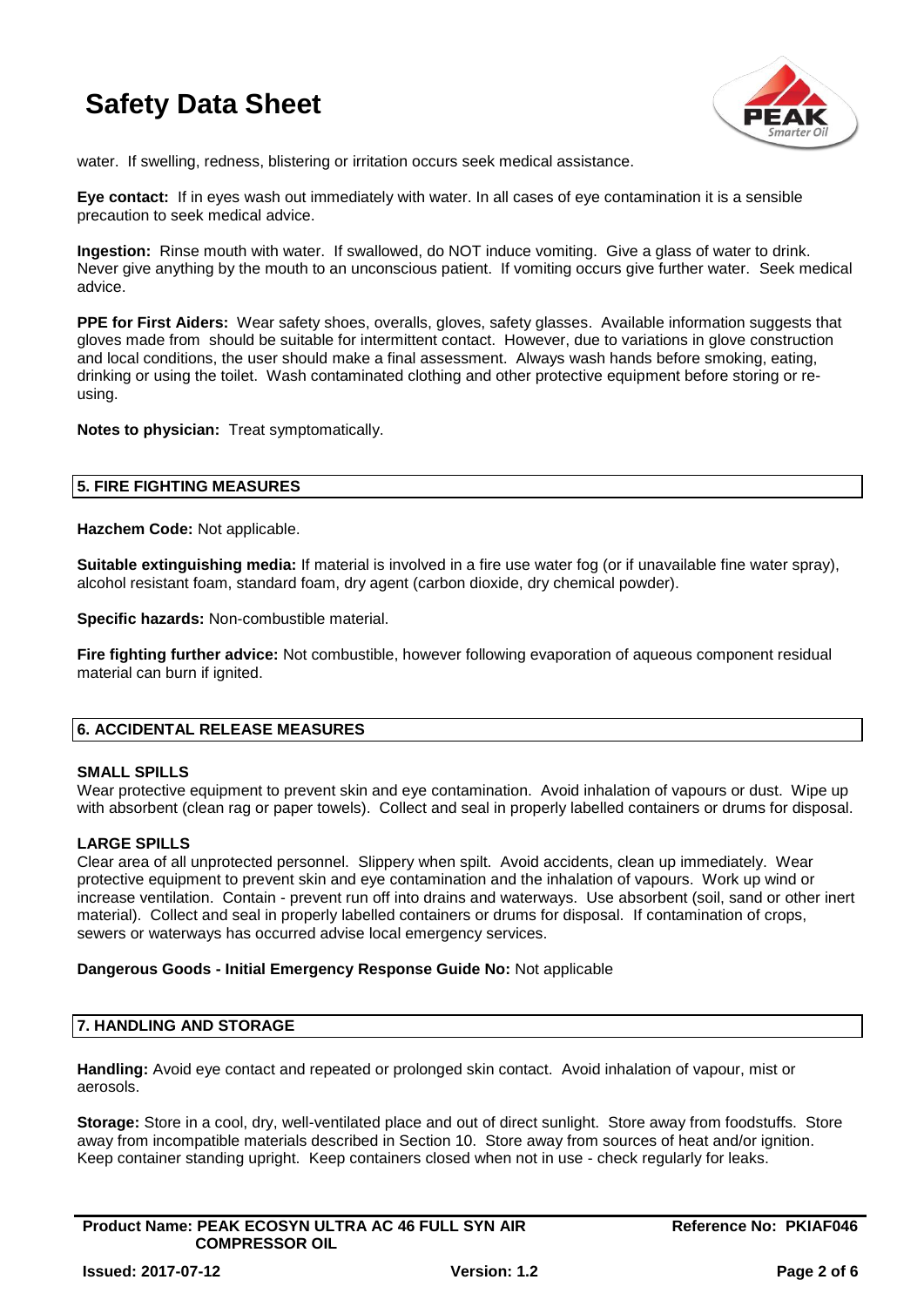

### **8. EXPOSURE CONTROLS / PERSONAL PROTECTION**

**National occupational exposure limits:** No value assigned for this specific material by Safe Work Australia.

**Biological Limit Values:** As per the "National Model Regulations for the Control of Workplace Hazardous Substances (Safe Work Australia)" the ingredients in this material do not have a Biological Limit Allocated.

**Engineering Measures:** Natural ventilation should be adequate under normal use conditions.

**Personal Protection Equipment:** SAFETY SHOES, OVERALLS, GLOVES, SAFETY GLASSES.

Personal protective equipment (PPE) must be suitable for the nature of the work and any hazard associated with the work as identified by the risk assessment conducted.

Wear safety shoes, overalls, gloves, safety glasses. Available information suggests that gloves made from should be suitable for intermittent contact. However, due to variations in glove construction and local conditions, the user should make a final assessment. Always wash hands before smoking, eating, drinking or using the toilet. Wash contaminated clothing and other protective equipment before storing or re-using.

**Hygiene measures:** Keep away from food, drink and animal feeding stuffs. When using do not eat, drink or smoke. Wash hands prior to eating, drinking or smoking. Avoid contact with clothing. Avoid eye contact and repeated or prolonged skin contact. Avoid inhalation of vapour, mist or aerosols. Ensure that eyewash stations and safety showers are close to the workstation location.

### **9. PHYSICAL AND CHEMICAL PROPERTIES**

| Form:          | Liauid                     |
|----------------|----------------------------|
| <b>Colour:</b> | Colourless to light yellow |
| Odour:         | Characterisitc             |

**Solubility:** Insoluble in water **Specific Gravity:** N Av **Density:** 834 - 844 kg/m3 @ 15°C **Relative Vapour Density (air=1):** 0.834 - 0.844 @ 15°C **Vapour Pressure (20 °C):** N Av **N** Av **Flash Point (°C):** 200 **Flash Point (°C): Flammability Limits (%):** N Av **Autoignition Temperature (°C):** N Av **Melting Point/Range (°C):** N Av **Boiling Point/Range (°C):** N Av **pH:** N Av **Viscosity:** 41.4 - 50.6 mm2/s @ 40°C **Total VOC (g/Litre):** N Av

(Typical values only - consult specification sheet)  $N Av = Not available, N App = Not applicable$ 

### **10. STABILITY AND REACTIVITY**

**Chemical stability:** This material is thermally stable when stored and used as directed.

**Conditions to avoid:** Elevated temperatures and sources of ignition.

**Incompatible materials:** Oxidising agents.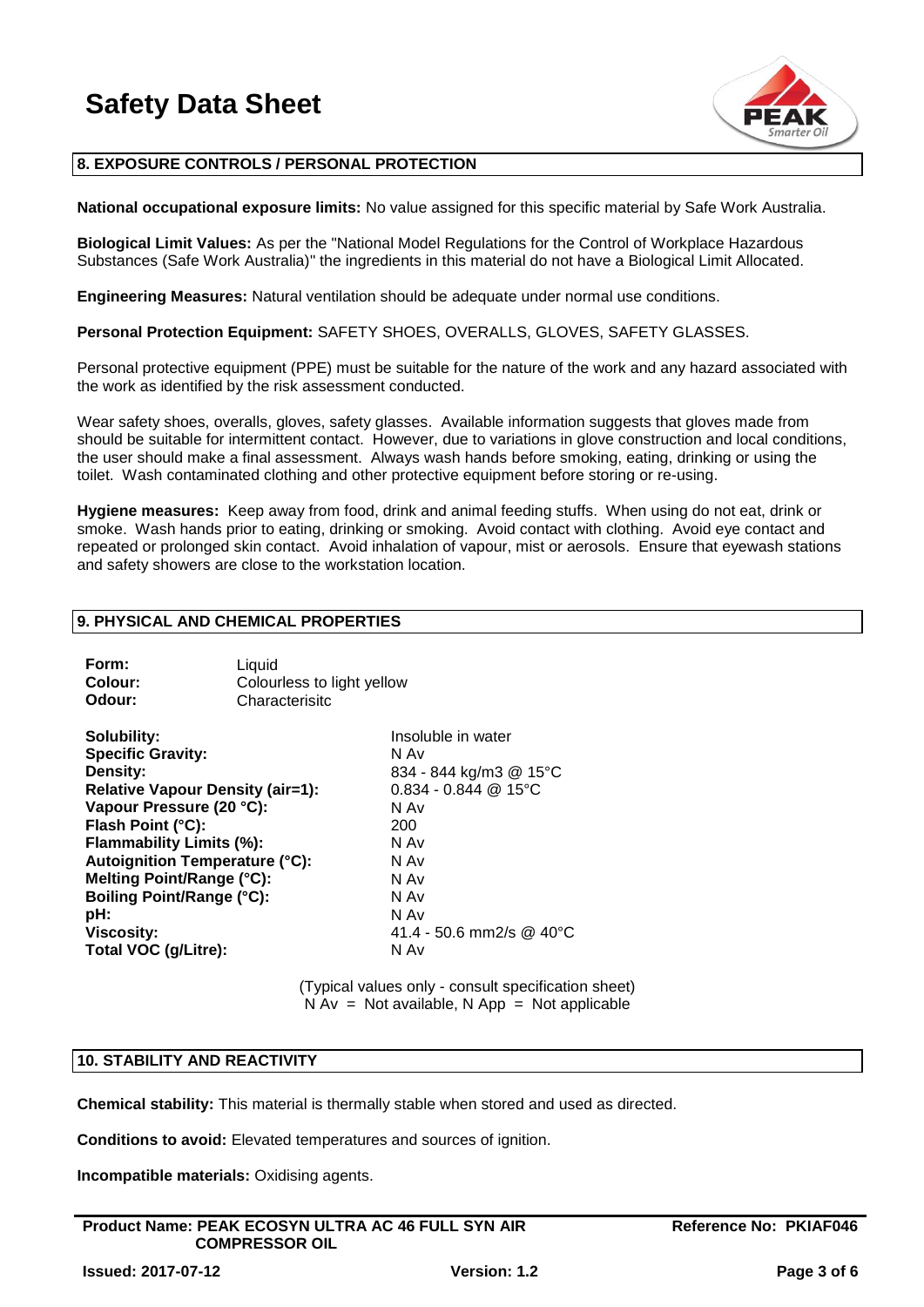

**Hazardous decomposition products:** Oxides of carbon and nitrogen, smoke and other toxic fumes.

**Hazardous reactions:** No known hazardous reactions.

## **11. TOXICOLOGICAL INFORMATION**

No adverse health effects expected if the product is handled in accordance with this Safety Data Sheet and the product label. Symptoms or effects that may arise if the product is mishandled and overexposure occurs are:

## **Acute Effects**

**Inhalation:** Material may be an irritant to mucous membranes and respiratory tract.

**Skin contact:** Contact with skin may result in irritation.

**Ingestion:** Swallowing can result in nausea, vomiting and irritation of the gastrointestinal tract.

**Eye contact:** May be an eye irritant.

#### **Acute toxicity**

**Inhalation:** This material has been classified as non-hazardous. Acute toxicity estimate (based on ingredients): LC50 > 20.0 mg/L for vapours or LC50 > 5.0 mg/L for dust and mist or LC50 > 20,000 ppm for gas

**Skin contact:** This material has been classified as non-hazardous. Acute toxicity estimate (based on ingredients): >2,000 mg/Kg bw

**Ingestion:** This material has been classified as non-hazardous. Acute toxicity estimate (based on ingredients): >2,000 mg/Kg bw

**Corrosion/Irritancy:** Eye: this material has been classified as not corrosive or irritating to eyes. Skin: this material has been classified as not corrosive or irritating to skin.

**Sensitisation:** Inhalation: this material has been classified as not a respiratory sensitiser. Skin: this material has been classified as not a skin sensitiser.

**Aspiration hazard:** This material has been classified as non-hazardous.

**Specific target organ toxicity (single exposure):** This material has been classified as non-hazardous.

### **Chronic Toxicity**

**Mutagenicity:** This material has been classified as non-hazardous.

**Carcinogenicity:** This material has been classified as non-hazardous.

**Reproductive toxicity (including via lactation):** This material has been classified as non-hazardous.

**Specific target organ toxicity (repeat exposure):** This material has been classified as non-hazardous.

### **12. ECOLOGICAL INFORMATION**

Avoid contaminating waterways.

**Acute aquatic hazard:** This material has been classified as non-hazardous. Acute toxicity estimate (based on ingredients): >100 mg/L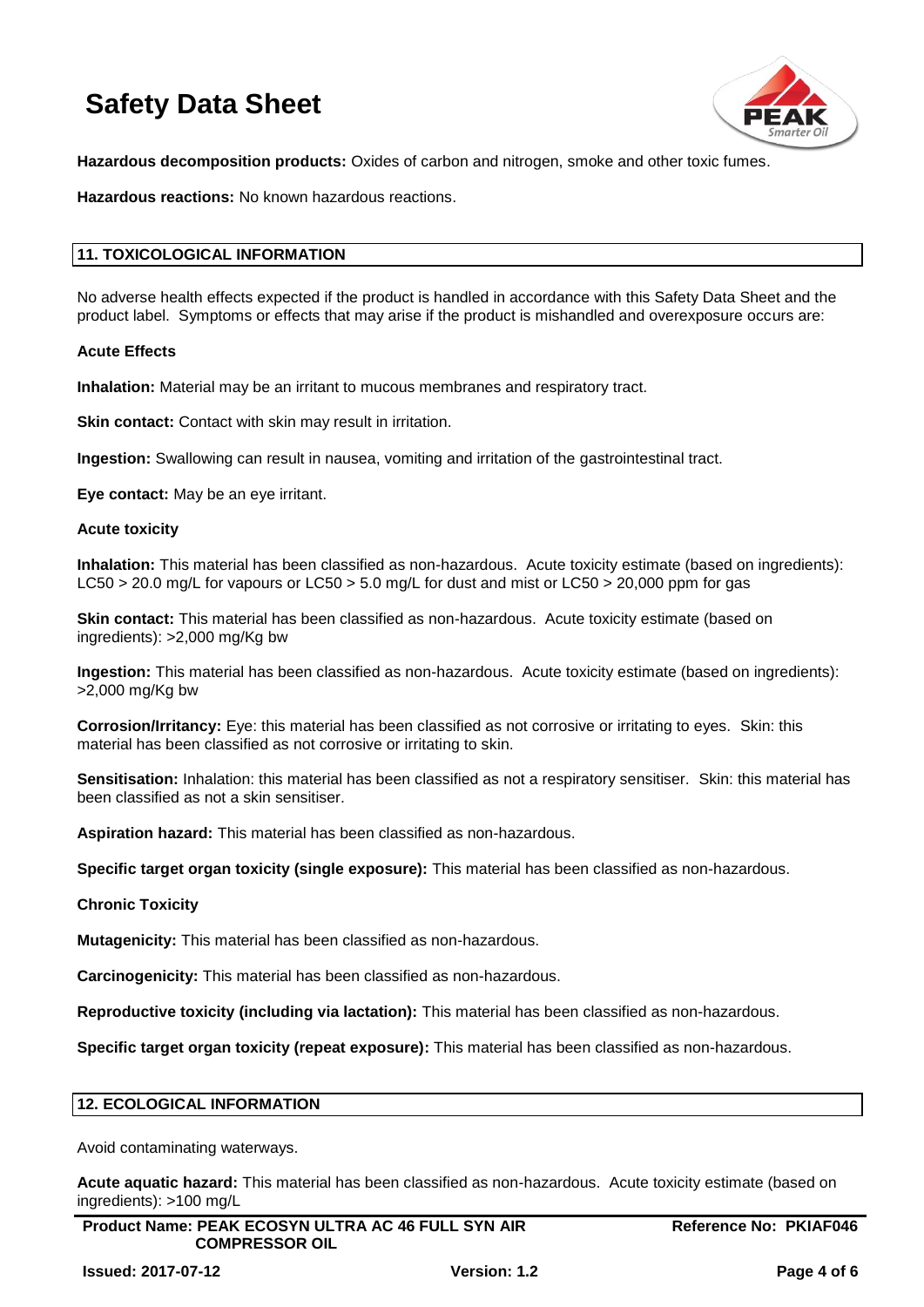

**Long-term aquatic hazard:** This material has been classified as non-hazardous. Non-rapidly or rapidly degradable substance for which there are adequate chronic toxicity data available OR in the absence of chronic toxicity data, Acute toxicity estimate (based on ingredients): >100 mg/L, where the substance is not rapidly degradable and/or BCF  $<$  500 and/or log K<sub>ow</sub>  $<$  4.

**Ecotoxicity:** No information available.

**Persistence and degradability:** No information available.

**Bioaccumulative potential:** No information available.

**Mobility:** No information available.

### **13. DISPOSAL CONSIDERATIONS**

Persons conducting disposal, recycling or reclamation activities should ensure that appropriate personal protection equipment is used, see "Section 8. Exposure Controls and Personal Protection" of this SDS.

If possible material and its container should be recycled. If material or container cannot be recycled, dispose in accordance with local, regional, national and international Regulations.

### **14. TRANSPORT INFORMATION**

### **ROAD AND RAIL TRANSPORT**

Not classified as Dangerous Goods by the criteria of the "Australian Code for the Transport of Dangerous Goods by Road & Rail" and the "New Zealand NZS5433: Transport of Dangerous Goods on Land".

### **MARINE TRANSPORT**

Not classified as Dangerous Goods by the criteria of the International Maritime Dangerous Goods Code (IMDG Code) for transport by sea.

### **AIR TRANSPORT**

Not classified as Dangerous Goods by the criteria of the International Air Transport Association (IATA) Dangerous Goods Regulations for transport by air.

### **15. REGULATORY INFORMATION**

### **This material is not subject to the following international agreements:**

Montreal Protocol (Ozone depleting substances) The Stockholm Convention (Persistent Organic Pollutants) The Rotterdam Convention (Prior Informed Consent) Basel Convention (Hazardous Waste) International Convention for the Prevention of Pollution from Ships (MARPOL)

### **This material/constituent(s) is covered by the following requirements:**

• All components of this product are listed on or exempt from the Australian Inventory of Chemical Substances (AICS).

• All components of this product are listed on or exempt from the New Zealand Inventory of Chemical (NZIoC).

### **16. OTHER INFORMATION**

Reason for issue: Minor Text Changes

**Product Name: PEAK ECOSYN ULTRA AC 46 FULL SYN AIR COMPRESSOR OIL**